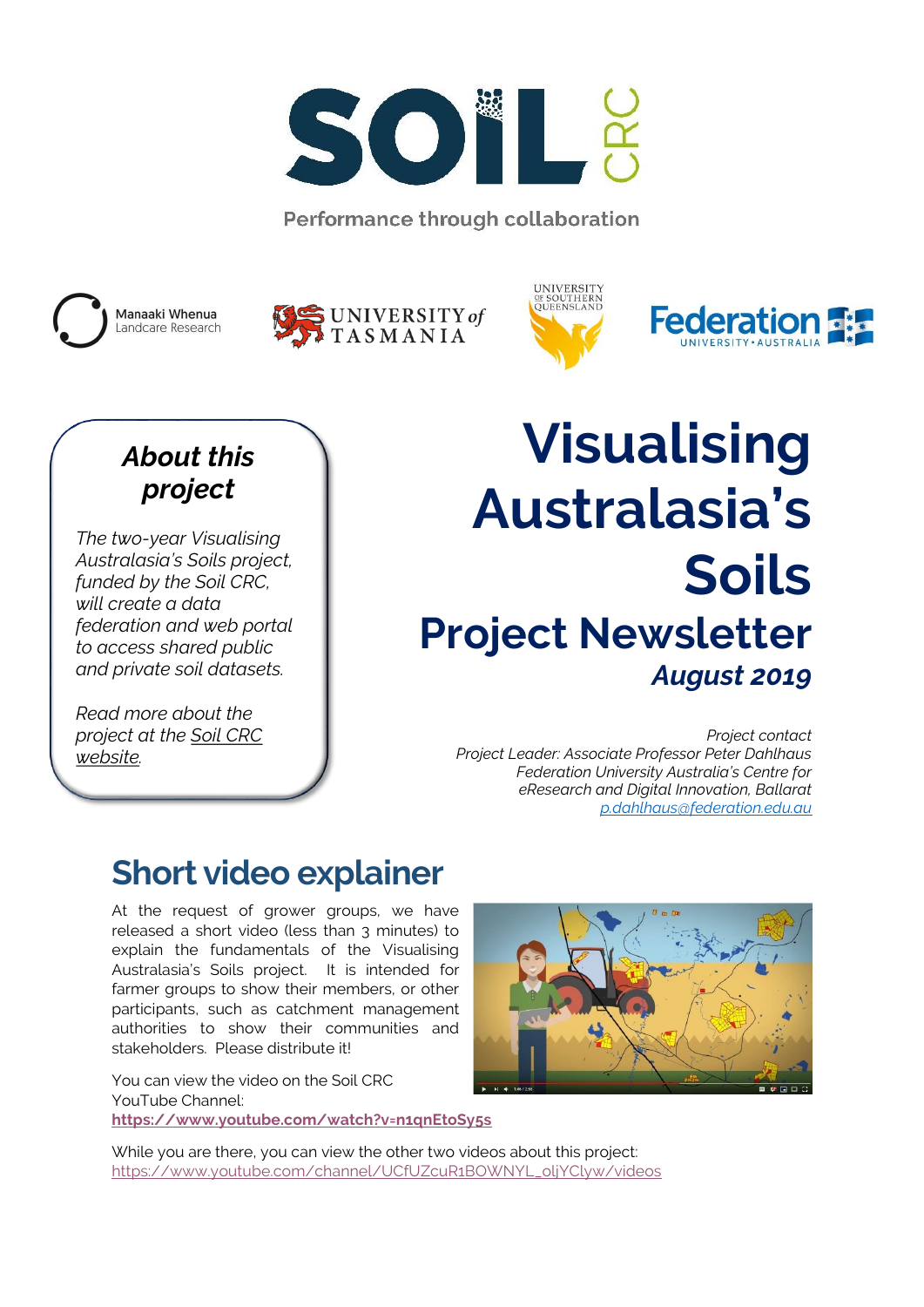### **Soil data pilots**

We have started the project by working with a few 'pilot groups' who are willing and able to expose some of their soil data in the federation and work with us to co-design the self-serve data input system, the data access control rules and the data visualisations.

- We met with **Southern Farming Systems** in April and explored the potential for soil data including soil moisture probe data, trial site soil data and standard soil paddock tests.
- In June we visited **Riverine Plains Inc** in Mulwala who have provisioned soil health monitoring data sampled on three occasions from seven sites for an initial test of the system. Other data such as soil moisture, and traditional paddock tests are being considered. *(Right: At Riverine Plains Inc. with Andrew Macleod, Jane McInnes, Cassandra Schefe and Peter Dahlhaus)*
- A meeting with **North Central Catchment Management Authority** at Huntly in July also resulted in soil health monitoring data from more than a dozen sites being provisioned in the pilot data federation. These data are used for catchment health monitoring and evaluation.

*(Right: At North Central CMA with Amie Sexton, Peter Dahlhaus, Andrew Macleod, Phil Dyson, Felicity Harrop, Nathan Robinson)* 

 $\Box$  In July we ventured further across the NSW border to meet with the **Holbrook Landcare Network**. We are exploring how to interoperably provision soil data from their tailor-made database to the federation. These data include a number of soil health monitoring sites. *(Right: At Holbrook Landcare Network with Amie Sexton, Dale Stringer, Andrew Macleod and Peter Dahlhaus)* 

In each meeting we sought to understand:

- how the partner might wish to contribute to the project
- what they would like to get out of it and what value the project might provide for their members and stakeholders
- specifically what data they have to share with the federation and how that might work, and
- what success would look like from their point of view and how we should assess the impact of the project

So far, the meetings have confirmed that trends in soil properties and benchmarking their region are probably the most valued, especially by their members. Other values that the partners saw were in having access to an online system to securely store, organise and query their own data. Also recognised are the ability to use the federated data to identify research gaps, provide evidence for funding grants, create collaborative opportunities (especially funded collaborations) and report to investors and members.





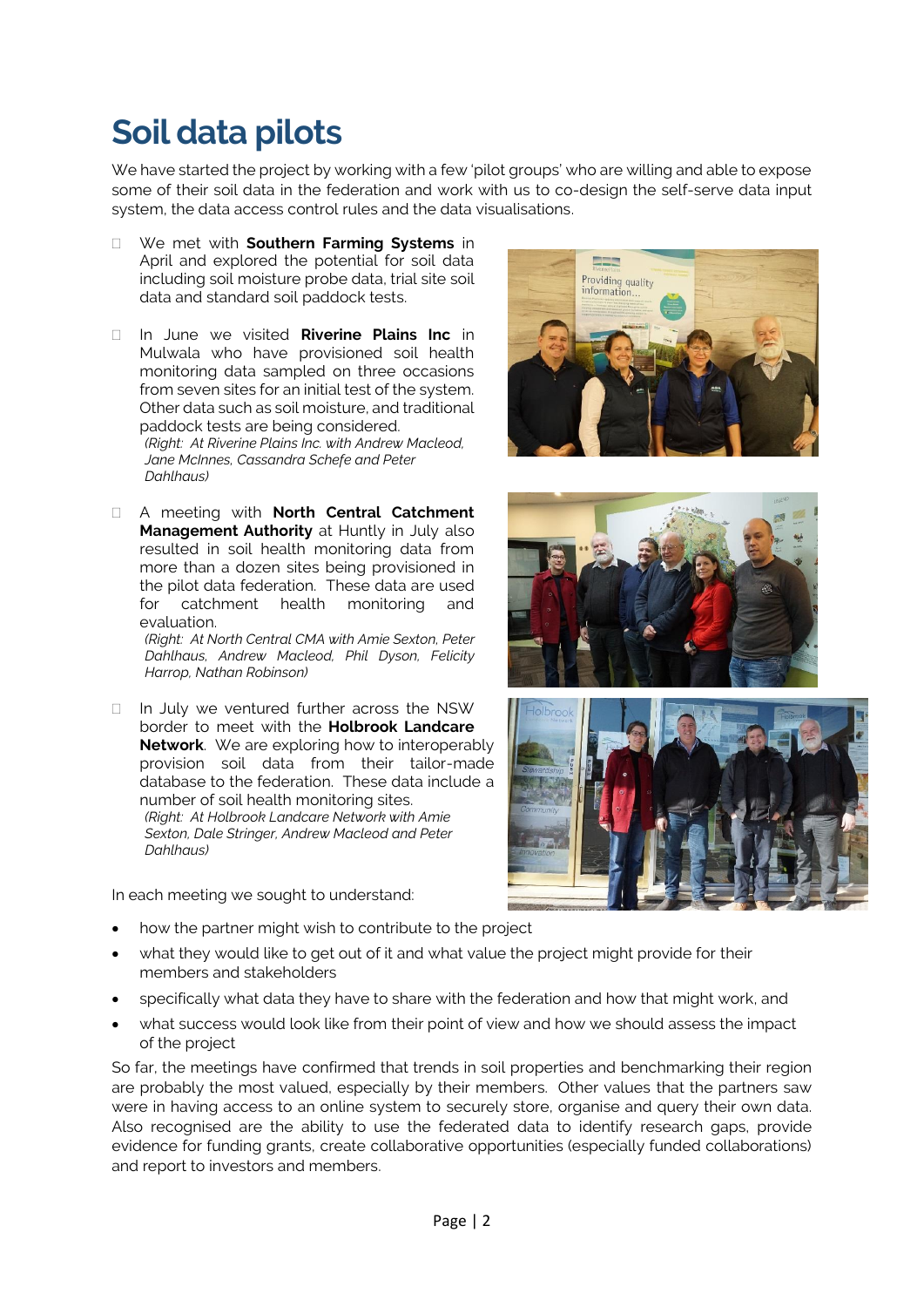### **Pilot soil data portal**

An experimental site has been created to test the development of the soil data federation portal due to be launched at the end of this year. To date, we have been able to include data from New Zealand, Australian national data sets, all state governments (except the NT and ACT), universities and research institutions, farming groups, and catchment management authorities.



*Above: An example of some of the soil data in the pilot portal*

From these initial experiments, it has become quickly apparent that there are far too many soil data sets in some areas to show on a single map. Hence, we are experimenting with reporting tools to show what data might be available for a particular location, farm, or district. The visualisation tools will be co-developed with the project partners to suit their needs.

### **What's next**

Visits are scheduled with **Burdekin Productivity Services** in Ayr and **Herbert Cane Productivity Services Ltd** in Ingham in early September. Then later in the month we are visiting **Mallee Sustainable Farming** in Mildura and **Birchip Cropping Group** in Birchip.

A visit to the **Wimmera Catchment Management Authority** in Horsham is scheduled for October and we're also hoping to visit the groups in Western Australia the same month. By the end of the year or early next year we should have visited each partner organization in the project.

As exemplars of the variety of data that can be interoperably federated in the project, we are also preparing and exposing a variety of legacy soil data from past student theses, including pedological data, soil mineralogical data, hydropedological data, geotechnical soils data and soil contaminant data. These data will stretch and test the system's capability in interoperability, especially the ability of computers to exchange similar forms of soil data without losing its meaning and context (this is known as semantic interoperability).

A manuscript is being prepared that will outline the philosophy and design of the soil data federation, based on the guidelines for findable, accessible, interoperable and reusuable data (known as the FAIR data principles).